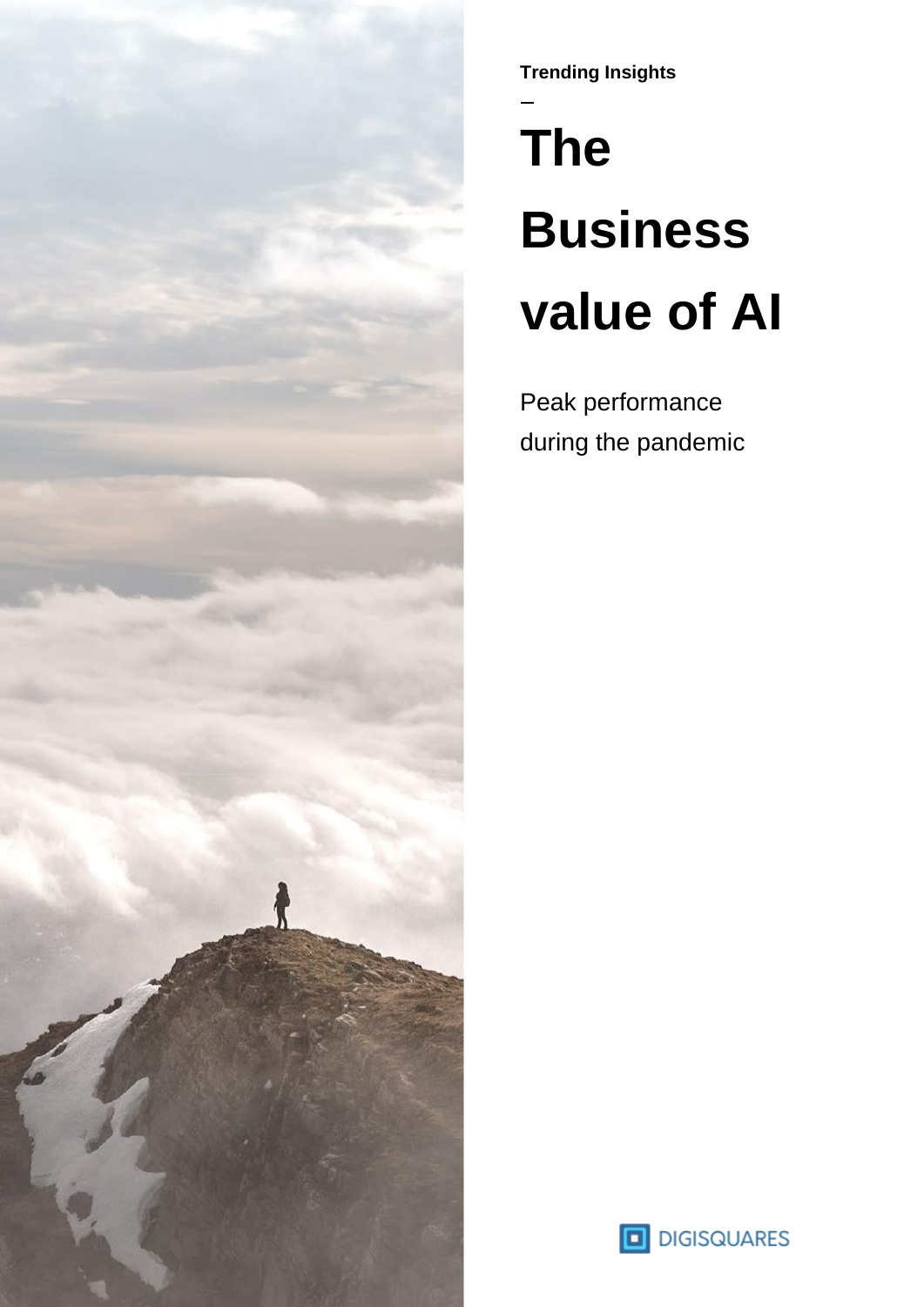### Key takeaways

#### **More than 85% of advanced adopters are reducing operating costs with AI**

Executives report operating cost savings from AI across numerous areas. 47% have realized cost improvement in process efficiency, 41% in supply chain and production, and 39% in headcount efficiency improvements.

#### **Advanced AI adopters attribute 10-12% points of revenue gains (or erosion offset) to AI**

Companies report 6.3% points of direct revenue gains directly attributable to AI on average, which offset revenue erosion for those hit hard by the pandemic or helped capitalize on new growth opportunities for those seeing greater demand.

#### **Virtual agent technology alone accounts for significant financial and operational benefits**

99% of companies report reduction in cost per contact from using virtual agent technology estimated at \$5.50 cost savings per contained conversation.<sup>1</sup> This corresponds with a 12-percentage point rise in customer satisfaction and a 9-percentage point rise in agent satisfaction, along with 3% revenue gain.<sup>2</sup>

As business leaders navigate a succession of pandemicfueled transformation imperatives, artificial intelligence (AI) continues to enable organizations to address urgent and immediate business priorities quickly and at scale. AI improves a company's cost base augmenting human capability to motivate greater and more expansive efficiencies. And AI helps enhance or protect top line revenue, experience and engagement. With its valueexpanding impact on both sides of the financial equation, the essentiality of AI is clear, both in and before the current crisis.

Our six-year data series shows that COVID-19 has accelerated AI's shift from experimental to widely adopted as a key lever of sustainable competitive advantage and profitability across businesses and industries around the world.

These and other AI-related insights are confirmed in a new global conducted in collaboration with Oxford Economics during the first few months of the COVID-19 pandemic. With participation of 6,700 C-level executives across 13 business functions, 28 industries, and 46 countries, the IBV's third biennial survey on enterprise AI reveals significant advancement in the maturity and use of AI technologies and related capabilities.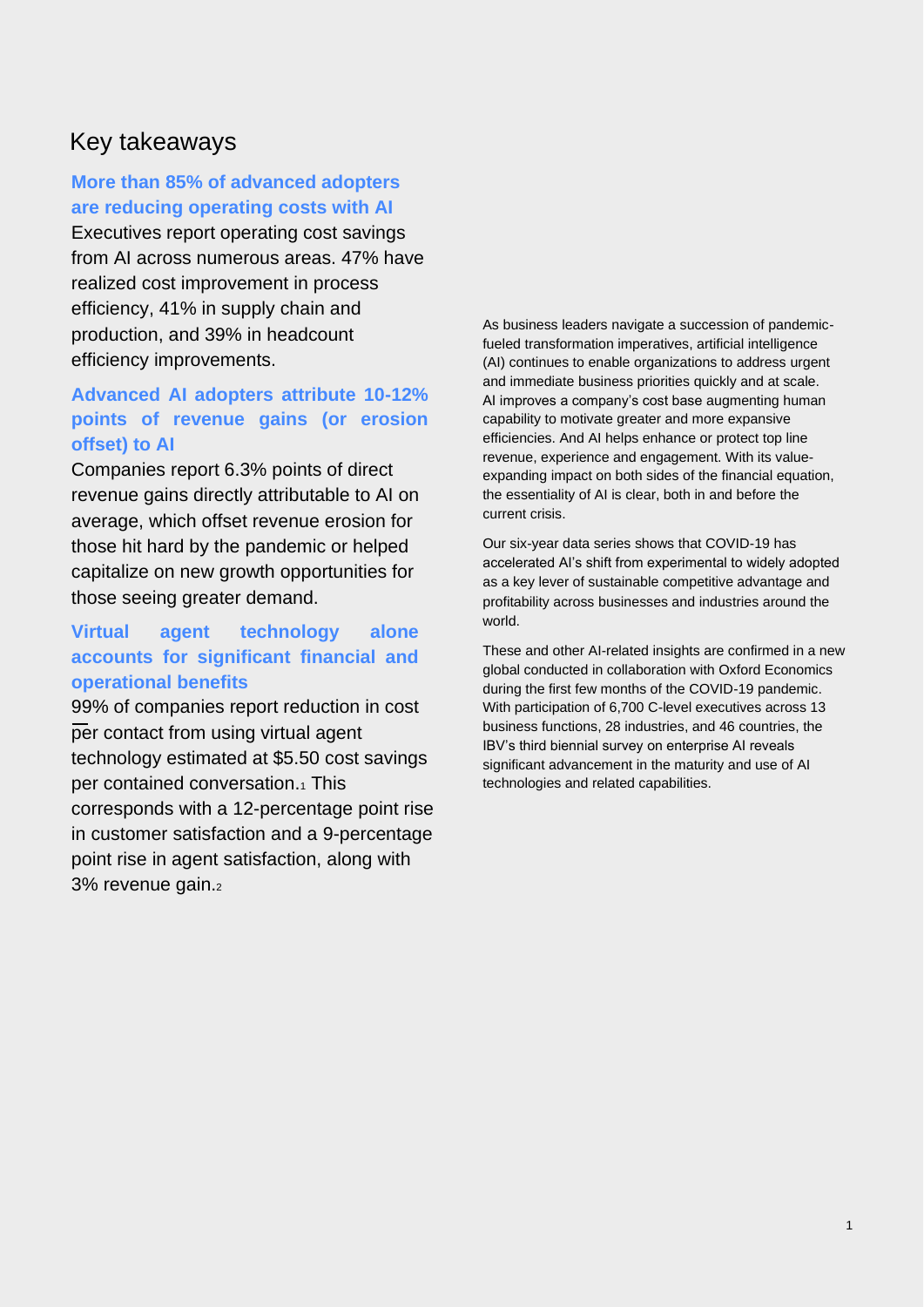## 34%

of executives expect a steady or increased level of organizational focus on AI.

## 67%

say COVID -19 disruption accelerated specific transformation initiatives that previously met organizational resistance.

## 60%

of the C -suite are accelerating digital transformation during the pandemic.

#### **Key insights from the new data include:**

- *AI is an economic accelerator.* As the pandemic continues, AI adoption has become positively correlated with superior business outcomes in revenue, cost, and profitability – and this finding holds across industries and regions.
- *AI's financial impact has become clear*. Business leaders now acknowledge that investments in AI bear a direct relationship with financial gains from the use of AI.
- *An all -in commitment to AI pays off.* Advanced AI adopters achieved proportionately more financial value from AI technologies.
- *Investment in foundational AI "readiness" speeds time to value.* Investing in capabilities that are necessary preconditions of AI data, process, and human capital speeds progress to more advanced adoption and time to value.
- *AI "readiness" capabilities yield near -term financial results.* Strategic, broad -based investments in AI enabling capabilities staged along a path of AI specific initiatives deliver value in their own right. Companies begin realizing value even before AI is introduced.

For organizations navigating the pandemic day by day, this fifth point is possibly the most intriguing. While it's clear that an enterprise's path toward greater maturity is neither simple nor immediate, the AI journey can begin with tangible steps. For example, deploying an AI -enabled virtual agent or re -optimizing demand forecasting with an intelligent recommendation engine can quickly achieve positive returns.

And this "low - hanging fruit" not only yields value today, it sets the stage for additional accelerated value from AI in the future.

As with other actions in the current state of emergency, pursuing new insights around AI is a must. Nearly all executives surveyed say they anticipate ongoing business turmoil. Many tell us that operating efficiency is actually increasing through the pandemic. Yet those same executives are articulating intensifying fear that the extent of innovation is declining. Rapidly.

Turning a destructive environment into a catalyst for AI ingenuity can redress concerns about declining innovation, helping leading AI adopters define winning strategies of tomorrow.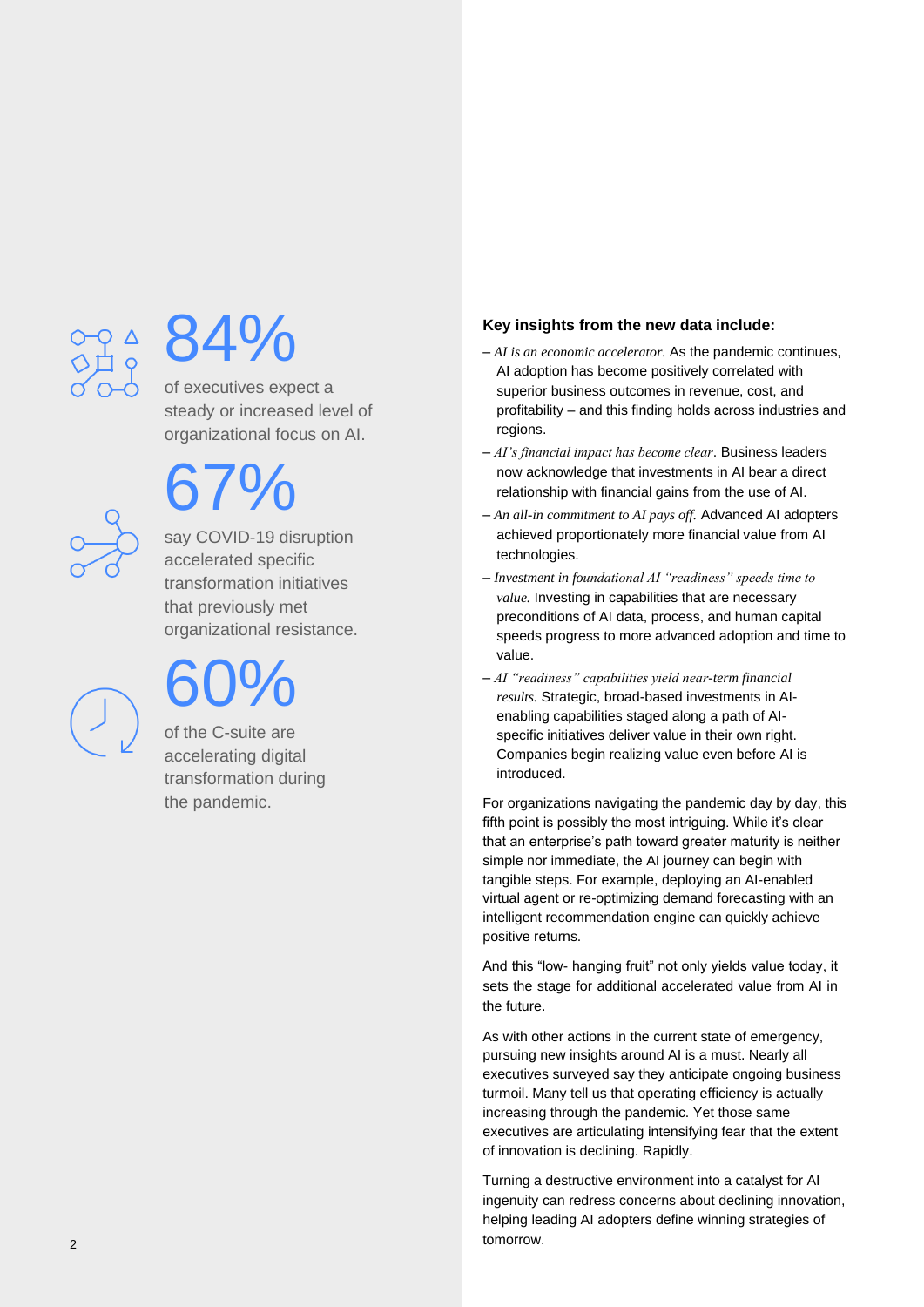Turning a destructive environment into a catalyst for AI ingenuity helps define winning strategies of tomorrow.

## AI is having a (bigger) moment

From the first academic conference in the 1950s that gave AI its *nom du guerre*,<sup>3</sup> the field of artificial intelligence has been characterized by successive boom-and -bust cycles. Early speculators saw investments frozen by a series of AI winters. It has therefore been wise to view pronouncements or predictions about the ubiquity of AI with caution. Even after technology firms stepped up their interest in AI during the late 1990s, progress remained start-and -stop. Despite Deep Blue checkmating Kasparov in 1997,4 and Watson cleaning up on Jeopardy! in 2011,<sup>5</sup> wide-ranging commercialization of AI has been slow to emerge.

But this has changed in a few short years. Advances in deep learning and other machine learning techniques have cracked the AI floodgates open. AI's stock has soared since 2015. AI-native startups have proliferated. Industry incumbents who were slow to pick up on the renewed importance of AI have had the necessity of AI thrust upon them even as they were grappling with realizing the full benefits of investments in big data, business intelligence, and advanced analytics.

Within this environment, a core set of technologies with AI at its center have proven especially vital during the pandemic. A few key trends relevant to AI have emerged as especially important, as reported in a recent IBV study examining the impact of companies' digital transformations on their financial performance in the midst of the pandemic:<sup>6</sup>

- *Digital transformation is accelerating:* 60% of C-suite executives say they are accelerating digital transformation during the pandemic, and fully two-thirds say the pandemic has allowed them to advance specific transformation initiatives that were previously encountering organizational resistance.
- *Tech-savvy companies are outperforming:* Organizations that had already embedded technology deeply and meaningfully into business operations and processes have consistently outperformed peers in revenue growth by 6 percentage points, on average, during the pandemic.

– *AI, while central to transformation, remains under-exploited:* Successive analyses by that mobile apps, AI, and cloud provide the greatest performance impact across industries through the pandemic (see Figure 1). But while capabilities around mobile and cloud are relatively mature in many organizations, those around AI typically are not. AI therefore offers the biggest marginal opportunity, especially in industries such as life sciences, banking and financial markets.

#### **Figure 1**

Across industries, the mix of critical technologies to performance contribution before and during COVID-19 has changed dramatically

Ranking of technologies according to revenue impact

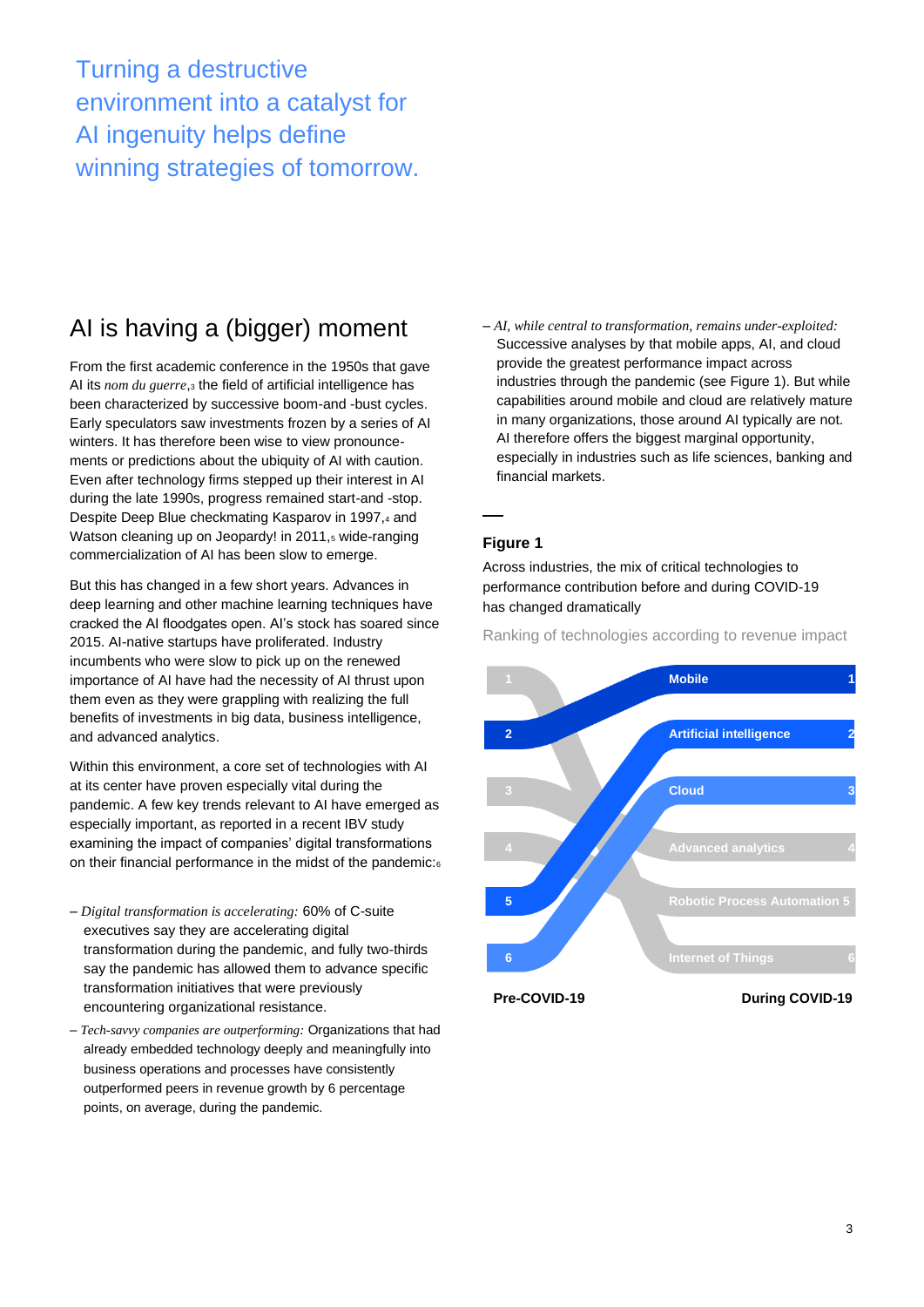## Insight: AI boosts capabilities in banking and consumer products

\*A European bank faced a dramatic increase in customer inquiries at the onset of the pandemic. With high levels of staff absenteeism from sickness and self-isolation, the company accelerated a longer-term virtual agent project to help manage the flow of calls to the contact center. Rapid implementation inception to production in just three business days helped the bank upgrade its capacity, and it is now handling some 2,000 customer interactions per day.<sup>7</sup>

\*One of the world's biggest snack companies needed a new way to evaluate demand in the face of the COVID-19 outbreak. The company implemented AI-supported demand forecasting, including a dashboard that tracks virus outbreaks, economic stress, and government regulations in addition to traditional supply chain transactional data. The solution integrates the latest relevant external and internal data to produce product, region, and channels reports; product shipment forecasts; and recommendations on production and packaging schedules.<sup>8</sup>

Our analysis has already revealed that companies that turned to AI to address pandemic exposed vulnerabilities from an inability to absorb spikes in customer-service volume to recalibrating broken or uncertain supply chains have found AI a boon in enhancing customer engagement and maintaining operational flexibility (see sidebar, "Insight: AI boosts capabilities in banking and consumer products").

And as a consequence, nearly one-third of organizations plan to bolster their AI investments as a result of the pandemic, with 84% of executives expecting a steady or increased level of organizational focus on AI.

## How AI drives financial performance

We find that organizations that adopt AI in at least a pilot phase outperform peers 2X financially, compared to those who haven't. AI adopters report 5 -6 percentage points of direct revenue gains from their AI investments. The more mature a company's level of AI adoption, the higher that revenue advantage (see Figure 2).



#### **Figure 2**

Impact of AI on revenue by level of adoption



*Source: Q: How has your investment in AI affected the annual revenue of your business unit over the past three years? Percentages represent absolute average value of increase in annual revenue attributable to AI for business unit over the past three years.*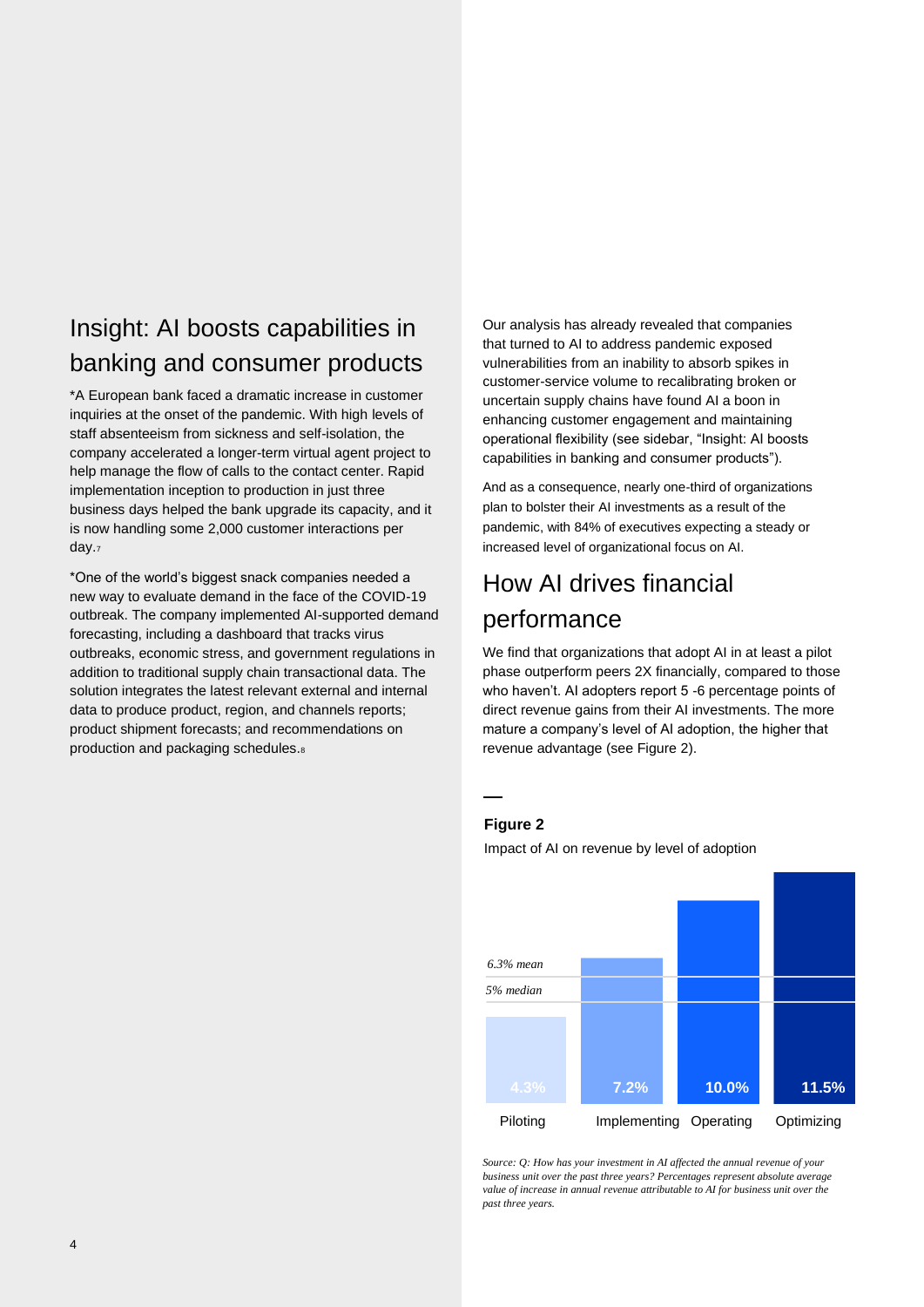37% of organizations attribute more than a 5% revenue boost to their AI investments.

Earlier studies in our AI series in 2016 and 2018 demonstrated that financial outperformance correlates with AI maturity.<sup>9</sup> The new 2020 survey not only reaffirms that pattern but shows growing strength of the relationship. Organizations in the most-mature AI categories operating with AI and optimizing AI are twice as likely to be among the top-most performers, in terms of profitability, compared to organizations with average AI maturity levels.

Correlation is not causation. Perhaps outperforming companies that generate above peer profitability have more free cash flow to invest in AI innovations, making that factor a result rather than a cause. However, the consistency of the correlative relationship over six years suggests it is mutually reinforcing, strengthened by compounding positive returns and network-effect advantages of a broader commitment to AI adoption.

#### **Revenue**

Other results from the new survey provide even stronger evidence of a direct positive relationship between AI adoption and business performance. For example, organizations report a 6.3% increase in business unit revenue directly attributable to their AI initiatives, on average, and a 5% median rise. (Note these gains offset revenue erosion for those hit hard by the pandemic or help capitalize on new growth opportunities for those impacted more positively, financially speaking.) Fewer than 10% of respondents report a decline (see Figure 3).

Organizations in the AI piloting and implementing phase report a 4-7% revenue boost from specific AI initiatives, on average, while those in the operating and optimizing phases report an impressive 10 -12% gain (see Figure 2). Virtual agent technology alone may be contributing 3% revenue gains, on average, as another recent IBV study confirms.<sup>10</sup>

#### **Figure 3**

Effect of AI investments on business unit revenue



*Source: Q: How has your investment in AI affected the annual revenue of your business unit over the past three years? Percentages represent absolute average value of increase in annual revenue attributable to AI for business unit over the past three years.*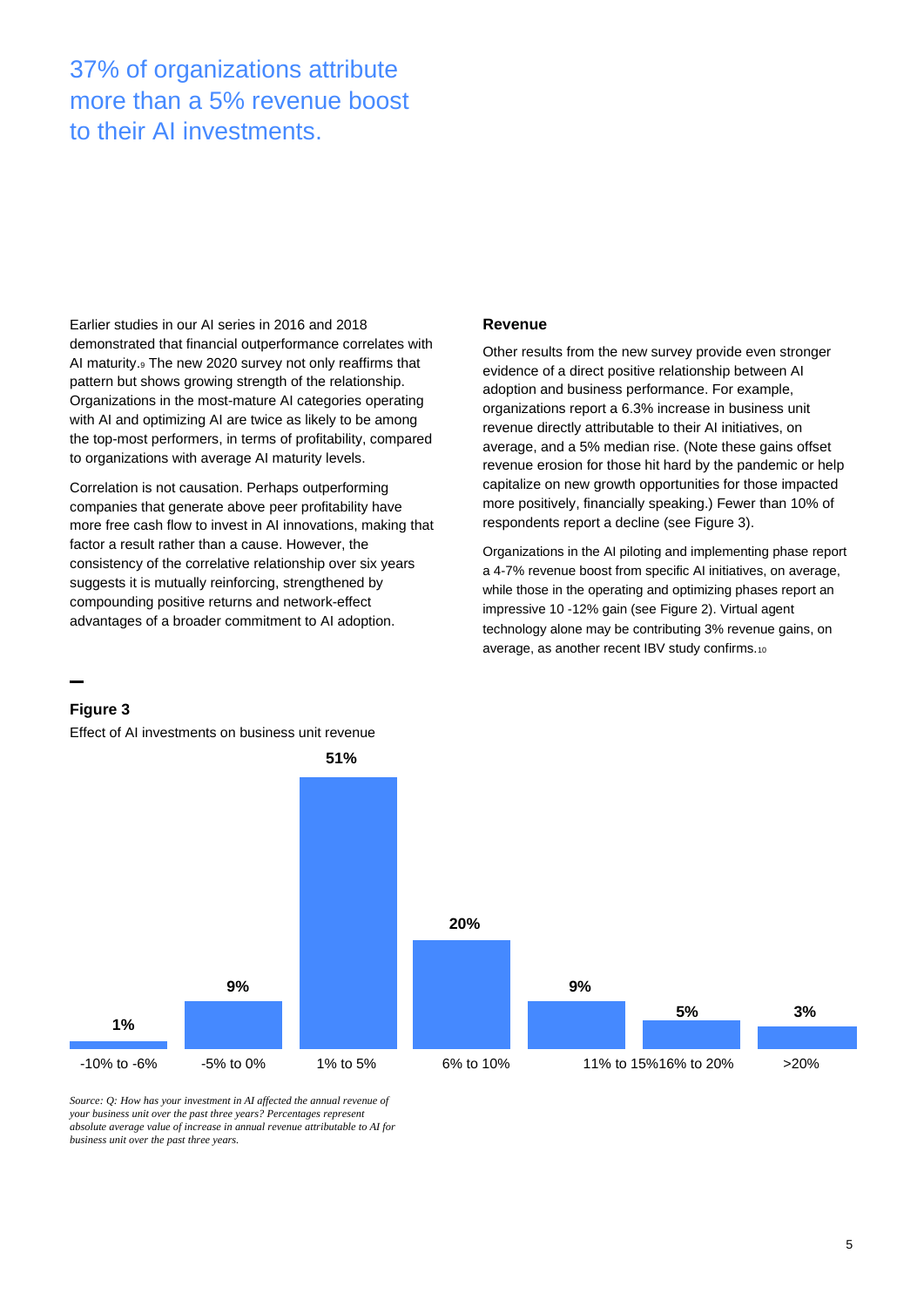## IFFCO Tokio General: Using AI to improve the claims experience

A joint venture of Indian Farmers Fertiliser Cooperative Limited (IFFCO) and the Tokio Marine Group, IFFCO Tokio General Insurance Company Limited, operating in India, wanted to improve claims handling.

Up to 30% of its customers were not satisfied with the assessment of their claims. Adding an external agency to work with repair shops would improve the process but was not scalable across India.

The insurer worked with partners to build an AI-based Claim Damage Assessment Tool (CDAT). Leveraging cognitive image analytics, the CDAT analytical model uses advanced computer vision and deep neural network- based techniques to assess the type and extent of vehicle damage.

Customers upload images of damage via the app, with assessment happening almost instantly. End-to- end claims settlement time was reduced from three-to-four hours to just 15 minutes, resulting in improved customer experience and satisfaction. A bonus, IFFCO claims processing costs were reduced by 30%.<sup>11</sup>

The analysis suggests that the relationship between AI maturity and revenue is nearly linear. While nothing can be a sure bet, such consistency in the relationship between AI technology adoption and financial return might be considered a convincing one. *Scaling AI* is not just a buzzy catchphrase; it's an imperative with a clear financial basis.

Network effects even if just internal to the enterprise appear to extend the benefits of AI investments even further. Initial analysis suggests that investing in AI in one area of business operations tends to amplify organizational adaptability and resilience in other areas, resulting in corresponding financial gains. For example, improving data governance and access policies in one function extends to adjacent functions as part of their teaming and collaboration across a workflow. This finding is especially strong for AI investments in core or *backbone* functions that have particularly strong cross-organization influence or impacts, such as finance, IT, or HR.

#### **Cost**

Our analysis also identifies cost advantages to AI investment (see sidebar, "IFFCO Tokio General: Using AI to improve the claims experience"). Executives report significant benefits to their organizations from AI investments, in terms of improvements to their operating cost. Specifically, 47% have realized cost improvements in process efficiency over the last three years, 41% in supply chain and production, and 39% headcount efficiency improvements. Only a small proportion reported net operating cost increases as a result of AI deployment.

Cost improvements are more transformational in nature among advanced AI adopters. 37% of organizations in the operating or optimizing phases of AI cite cost savings from strategic business model innovations, versus 28% for those in the piloting or implementing phases. Similarly, in the realm of end-to-end supply or production value chains, the adopters who cited cost savings are 53% versus 40%, respectively.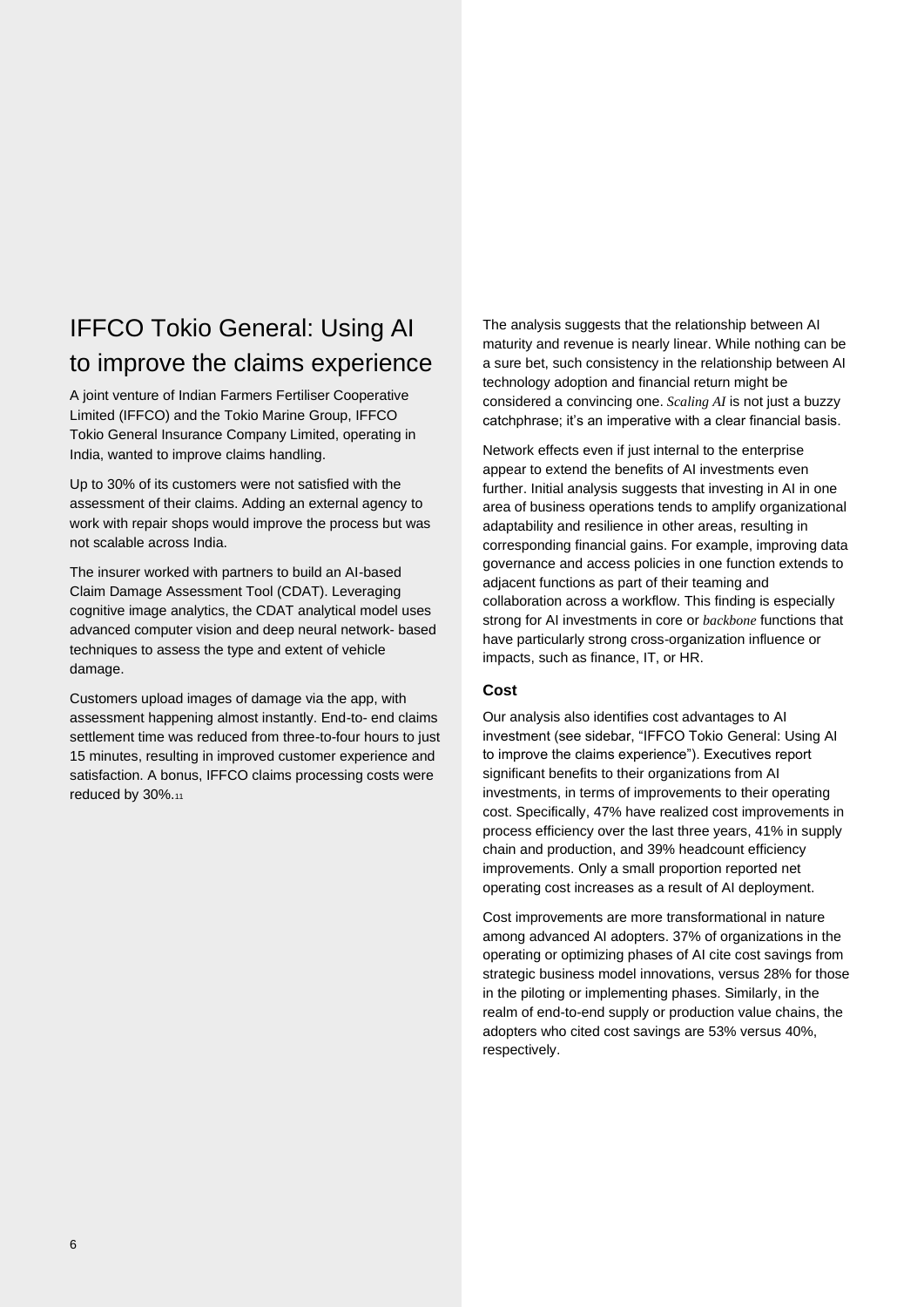Results from our new survey provide even stronger evidence of a direct positive relationship between AI adoption and business performance.

## Common characteristics of AI leaders

That longitudinal research of over 20,000 C-level executives provides us with deep historical data and context about success factors and pitfalls. And it helps us identify important AI-enabled capabilities.<sup>12</sup>

Across that six-year period, several distinct behaviors emerge among successful AI adopters:

- *Start with a strategic, topline-oriented mindset:* AI leaders maintain a balanced focus on profitable growth initiatives enabled by AI, with clear prioritization of the functions, workflows, and use cases that directly support business strategy. They look beyond one-dimensional, cost-driven automation even when facing economic headwinds.
- *Prioritize targeted AI capability investments:* AI leaders engage in broad-based, staged investments to build underlying AI readiness capabilities. They prioritize cash-flow-generating AI and data projects over massive, quixotic, and often misaligned efforts. They seek and realize tangible, quantifiable benefits.
- *Adopt a human-centric attitude:* AI leaders take a deliberate, ethical, and thoughtful approach including design, talent acquisition, and enterprise-wide tech-savvy skills development. They adopt a holistic approach to AI strategy, operating model design, team building, and culture because AI is not just a technology play.

We have also consistently found that companies are often held back by ambiguous or ambivalent strategic objectives around AI. Many organizations are saddled with legacy technical systems and inflexible organizational structures that induce unnecessary complexity in AI planning and execution. Others simply forget that, fundamentally, technology aids people and fail to put humans at the center of all things AI.

## AI next steps: What can you do now?

AI might have seemed like an academic exercise back in 2014. But after a spate of exuberance in 2016 and experimentation in 2018, AI is coming of age in 2020.

AI has become an urgent strategic imperative. A necessity. Pandemic-era financial results demonstrate that AI is one of the most important technology innovations that organizations can employ to sustain operations experiencing unprecedented pressure. Successful AI adoption will continue to separate winners from also-rans. And distinguish a successful business from its competitors.

Following are pragmatic actions an organization can take to speed AI scaling and success adapted from the recent IBV report on AI engineering and operations, "Proven concepts for scaling AI: From experimentation to engineering discipline":<sub>13</sub>

For companies in less-mature phases of AI, such as considering, evaluating and piloting:

- 1. *Skip the proof-of-concept PoC); it's already proven.* Use a Minimum Viable Product (MVP) to lay the foundation for something larger. Initial projects should be prioritized based on business impact, complexity, and risk. Create and follow a roadmap based on impact and feasibility. If a pilot doesn't succeed, accept it as a learning moment and move on. Don't expect every project to reach full production. Adopting a hybrid multicloud environment aids in the ability to scale with data from various sources.
- 2. *Get started today, using what you did yesterday.* AI development and data governance can often take place in "bite-sized chunks" in parallel. Understand what data you have, where it resides, and who manages it, to increase confidence in outputs. AI does not necessarily require an initial massive data governance project to curate and cleanse data.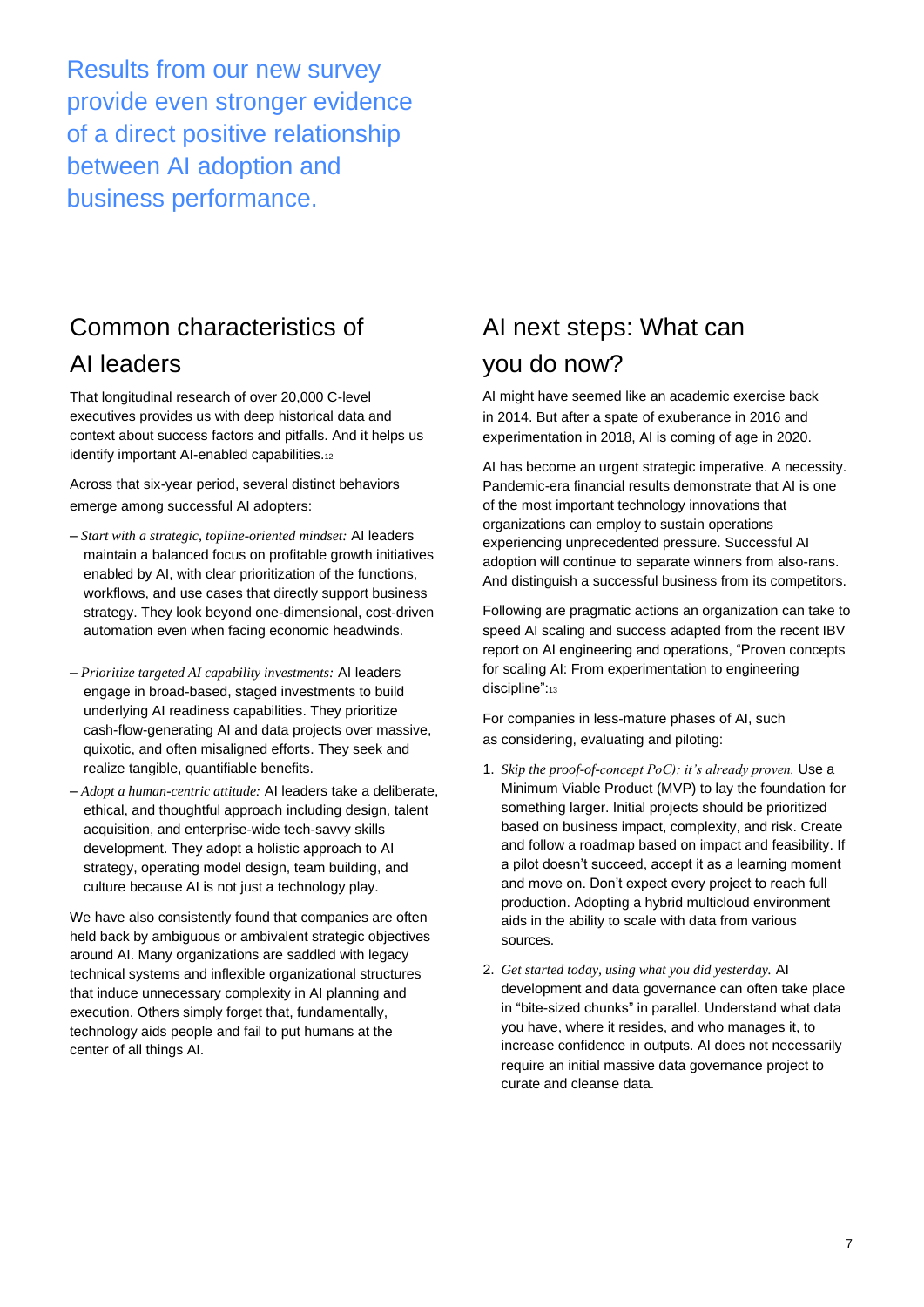For AI to scale, you need to evaluate and iterate your models while they are in production. If it's not repeatable, it's not reliable.

- 3. *Adopt AI engineering principles or else risk chaos.* Establish a small team to embed software engineering approaches (such as DevOps) into AI projects. Adjust policies and processes for the nuances of an AI environment.
- 4. *Measure, measure, measure.* Metrics should be mapped against key success factors and significant risks. Allow relevant internal teams to review progress and encourage feedback loops to provide input for new design and development. In AI, failure is an option, as long as companies learn from those constructive failures.
- 5. *Don't just align with the business embed.* Require leaders to build AI skills and training. Focus AI projects to support larger strategic agendas. Test projects regularly for bias and transparency to help ensure the output is ethical and fair.

For companies in more mature phases of AI, such as implementing, operating, optimizing, we offer these recommendations:

- 1. *Establish an AI playbook and empower people to bring it to life.* The playbook should be a living document, with checklists and engineering principles, built upon successes, failures, and KPIs. Create an architecture and team structure real change agents that operates at the intersection of design and data centers.
- 2. *Document, document, document.* Put data scientists to work. Reinforce that deploying AI models is not the only goal or the end of a project. For AI to scale, you need to evaluate and iterate your models while they are in production. If it's not repeatable, it's not reliable and documentation is critical for repeatability.
- 3. *Infuse ethics into everything.* On an ongoing basis, monitor the explainability, fairness, and robustness of your AI models. Develop inspection algorithms "ethical bots" that serve as virtual microscopes to search for unintended bias and other issues.
- 4*. Don't just operate at scale innovate at scale.* Adopt and integrate deep, robust natural language processing capabilities and other forward -looking elements of AI matched to distinct use cases that add clear business value. Integrate disparate internal and external data sources. Adopt the mindset of an AI startup by assigning some resources to "bleeding-edge" technologies.
- 5. *Ask for help by engaging ecosystem partners.* Consider partnering with others to establish and/or influence relevant standards for governing AI models, drive transparency, and foster trust. Engage academics, think tanks, startups, and other trusted third parties.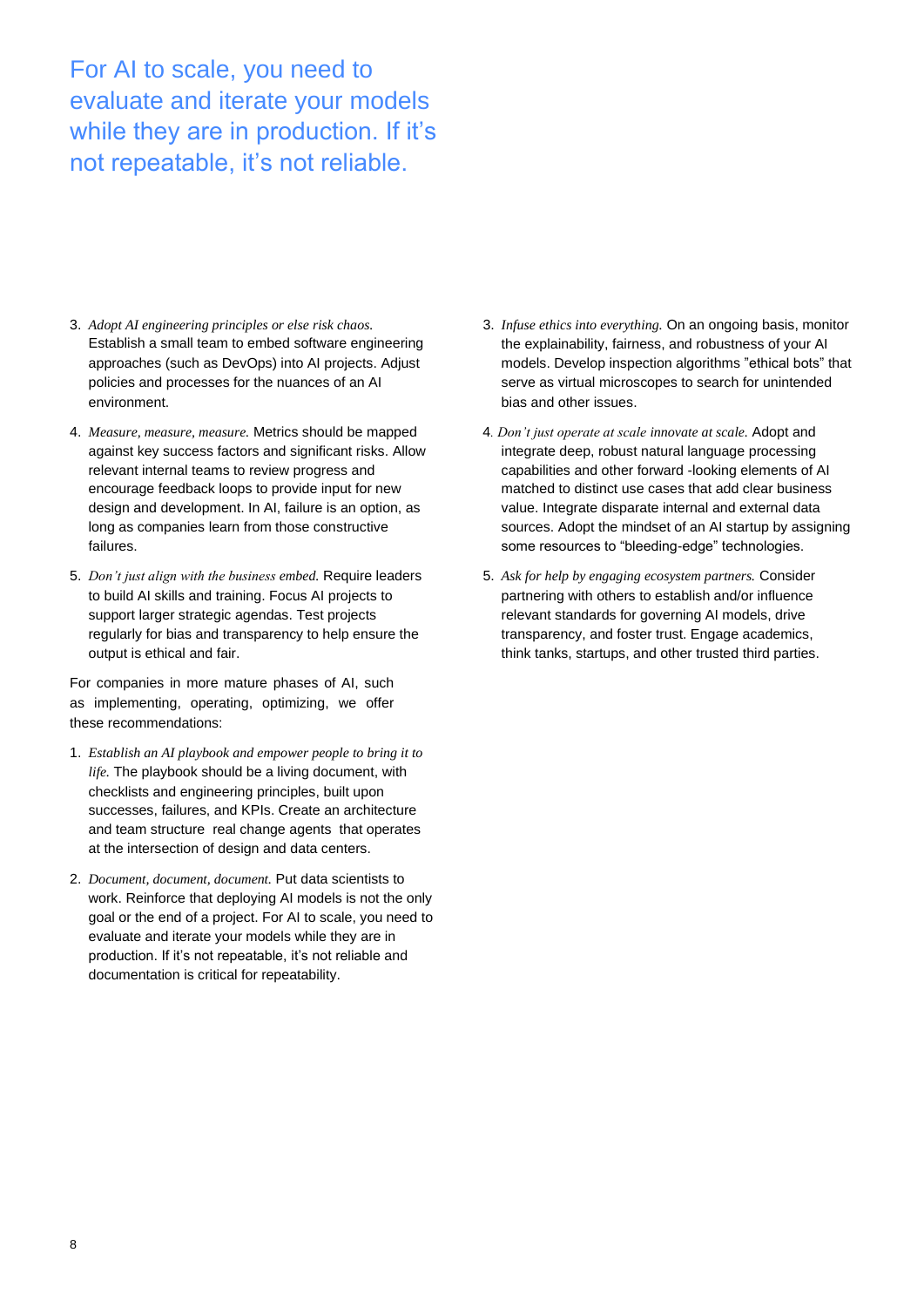### Study approach and methodology

In cooperation with Oxford Economics, surveyed 6,700 Clevel executives and the heads of their respective functional areas (for example, Finance, HR, Supply Chain) across 13 business functions, 28 industries, and 46 countries from February to May 2020. All participants were asked a range of questions about AI adoption, financial value, and AIrelated capabilities specifically both for their organization and the function they represent.

### Related reports

Dencik, Jacob, Anthony Marshall, and Jean-Stephane Payraudeau. "Digital acceleration Top technologies driving growth in times of crisis".

Baird, Carolyn, Orrell, Gillian, and Petrone, Joseph. "The value of virtual agent technology: Improve customer service and boost financial results with AI-enabled systems".

Muller-Stuler, Dr. Eva-Marie, Wouter Oosterbosch, and Beth Rudden. "Proven concepts for scaling AI: From experimentation to engineering discipline".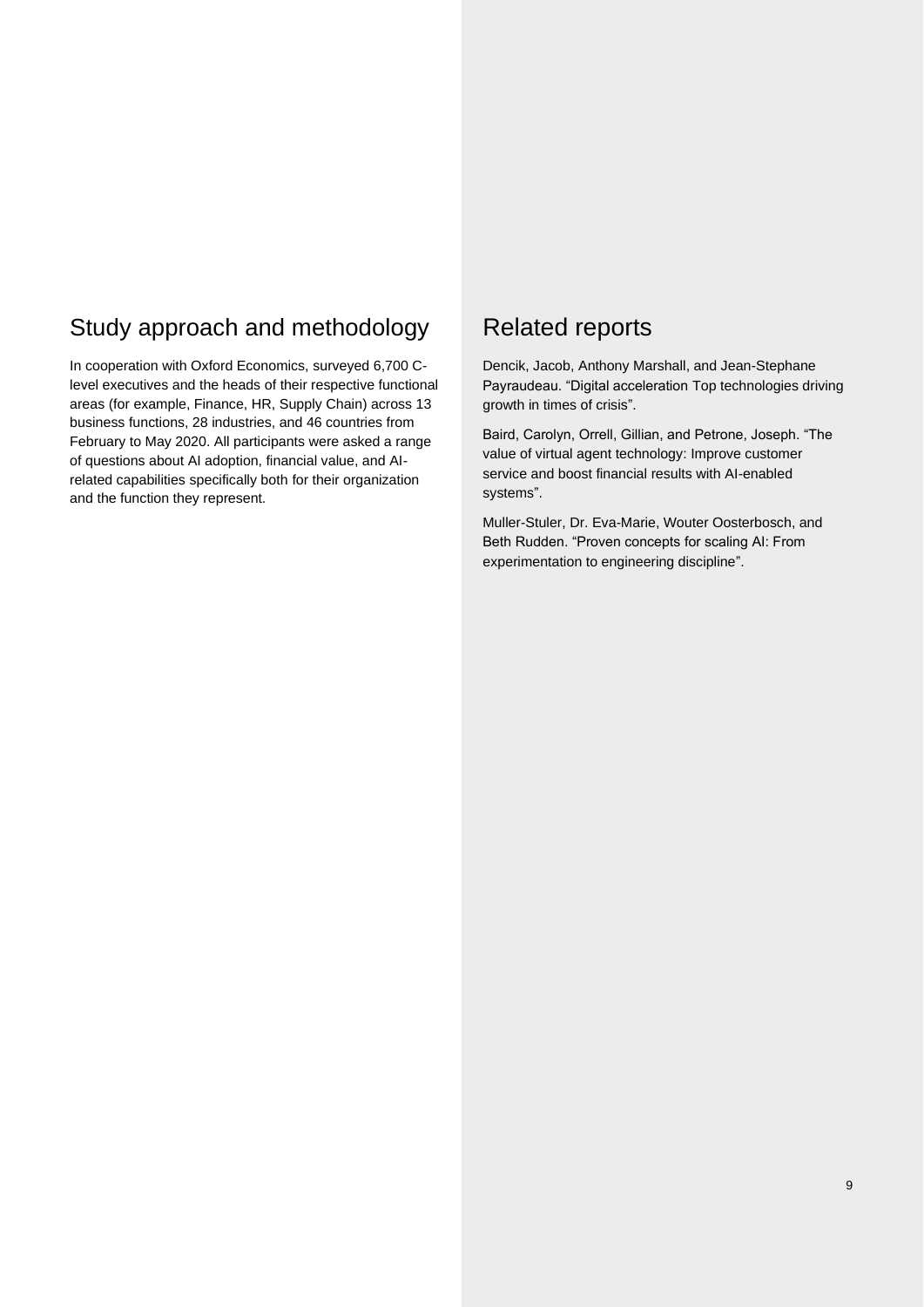### Notes and sources

- 1 March 2020. Note: This study estimates benefits for a composite organization based on four companies Forrester Consulting interviewed. The composite organization has attributes including \$10 billion revenue, 40,000 employees, 1 million customer conversations monthly, and implementation of three types of VAT over three years.
- 2 Baird, Carolyn, Orrell, Gillian, and Petrone, Joseph. "The value of virtual agent technology: Improve customer service and boost financial results with AI-enabled systems".
- 3 Smith, Chris, Brian McGuire, Ting Huang, and Gary Yang. "History of Computing." University of Washington. Decembe[r 2006.https://courses.](https://courses.cs.washington.edu/courses/csep590/06au/projects/history-ai.pdf) [cs.washington.edu/courses/csep590/06au/projects/](https://courses.cs.washington.edu/courses/csep590/06au/projects/history-ai.pdf) [history-ai.pdf](https://courses.cs.washington.edu/courses/csep590/06au/projects/history-ai.pdf)
- 4 Latson, Jennifer. "Did Deep Blue Beat Kasparov Because of a System Glitch?" *Time*. February 17, 2015. <https://time.com/3705316/deep-blue-kasparov/>
- 5 Markoff, John. "Computer Wins on 'Jeopardy!': Trivial, It's Not." *The New York Times*. February 16, 2011.
- 6 Dencik, Jacob, Anthony Marshall, and Jean-Stephane Payraudeau. "Digital Acceleration-Top technologies driving growth in times of crisis".
- 7 Petrone, Joseph and Prad Paskaran. "Reinventing the contact center: How AI enhances experiences during turbulent times".
- 8 Aggarwal, Takshay, Amar Sanghera, Jessica Scott, and Jonathan Wright. "Smarter supply chains for an unpredictable world: Continuous intelligent planning".
- 9 "Shifting toward Enterprise-grade AI: Confronting skills and data challenges to realize value." Christopher, Elena, Glenn Finch, Brian C. Goehring, Cathy Reese, Thomas Reuner, and Yashih Wu. Institute for Business Value. July 2018/February 2019. Abercrombie, Cortnie, Rafi Ezry, Brian Goehring, Anthony Marshall, and Hiroyuki Nakayama. "Accelerating enterprise reinvention with cognitive capabilities: How to build a cognitive enterprise." June 2017. Abercrombie, Cortnie, Rafi Ezry, Brian Goehring, Neil Isford, and Anthony Marshall. "Fast Start in cognitive innovation: Top performers share how they are moving quickly."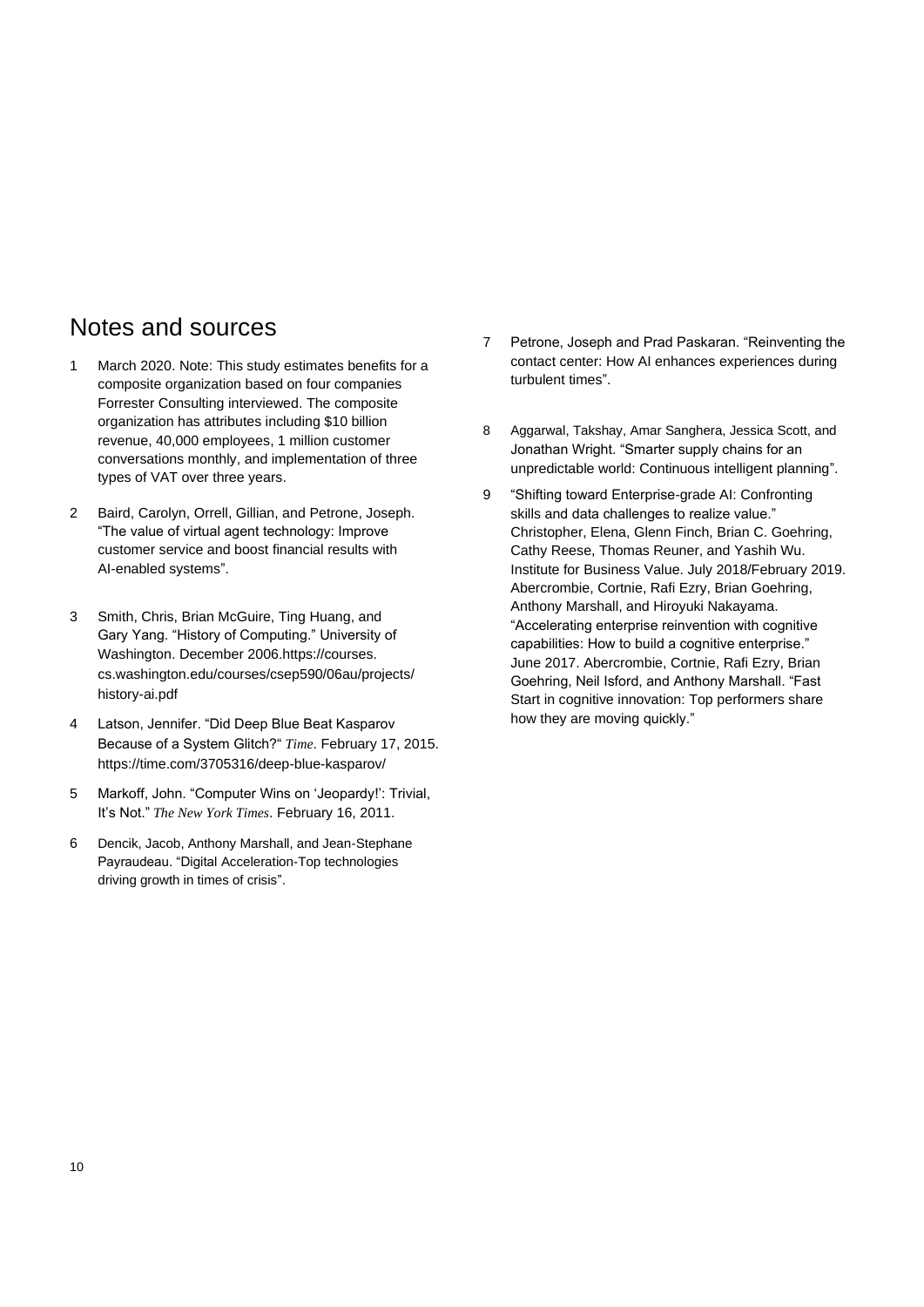- 10 Baird, Carolyn, Orrell, Gillian, and Petrone, Joseph. "The value of virtual agent technology: Improve customer service and boost financial results with AI-enabled systems."
- 11 "IFFCO Tokio General Insurance Company Limited: Improving customer experience with smarter solutions."
- 12 Goehring, Brian, Francesca Rossi, and David Zaharchuk. "Advancing AI ethics beyond compliance: From principles to practice." Brenna, Francesco, Giorgio Danesi, Glenn Finch, Brian C. Goehring, and Manish Goyal. "Shifting toward Enterprise-grade AI: Confronting skills and data challenges to realize value." enterpriseai; Christopher, Elena, Glenn Finch, Brian C. Goehring, Cathy Reese, Thomas Reuner, and Yashih Wu. "Artificial intelligence: The killer app for data." HFS Research Abercrombie, Cortnie, Rafi Ezry, Brian Goehring, Anthony Marshall, and Hiroyuki Nakayama. "Accelerating enterprise reinvention with cognitive capabilities: How to build a cognitive enterprise." Abercrombie, Cortnie, Rafi Ezry, Brian Goehring, Neil Isford, and Anthony Marshall. "Fast Start in cognitive innovation
- 13 Muller-Stuler, Dr. Eva-Marie, Wouter Oosterbosch, and Beth Rudden. "Proven concepts for scaling AI: From experimentation to engineering discipline."